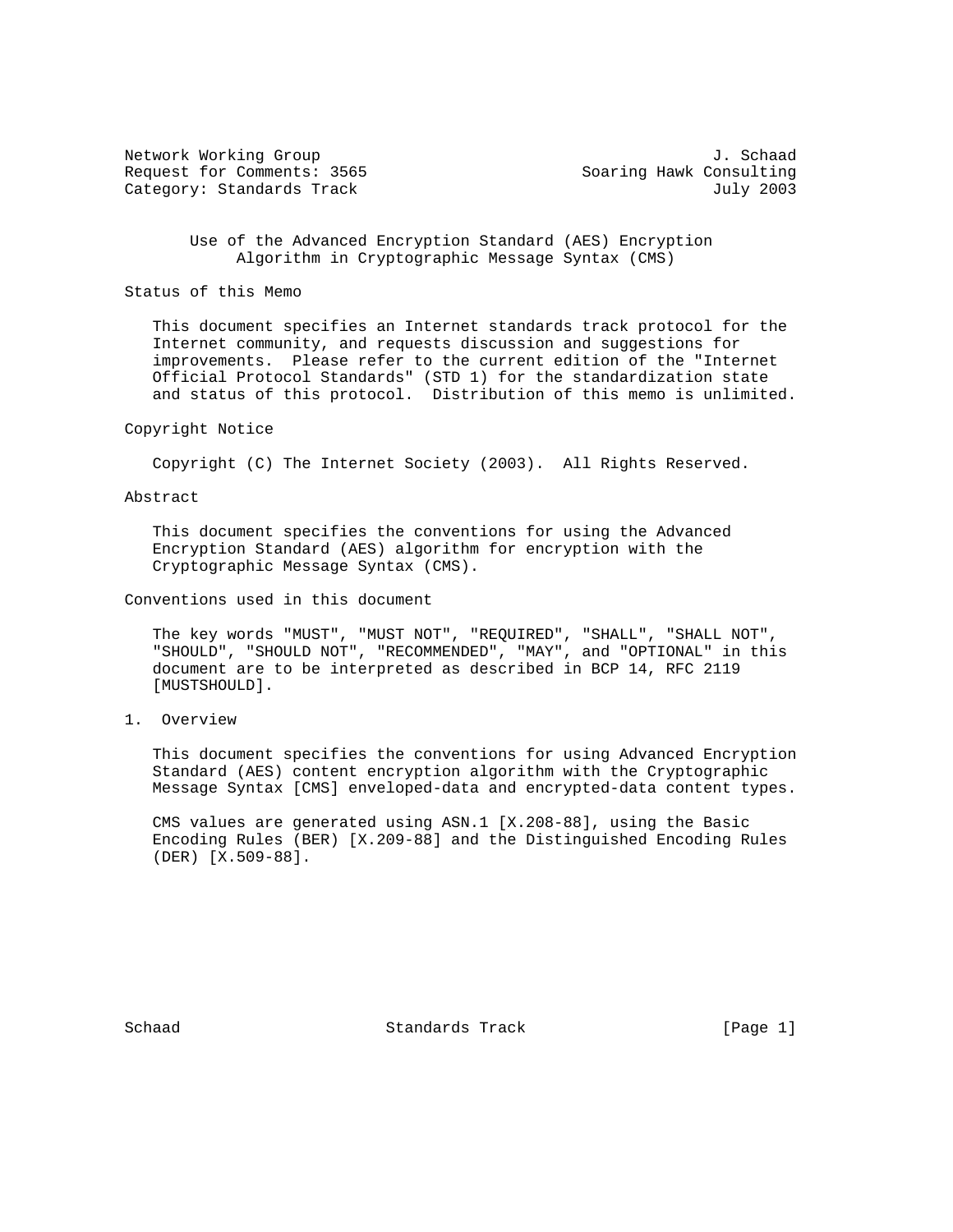# 1.1. AES

 The Advanced Encryption Standard (AES) [AES] was developed to replace DES [DES]. The AES Federal Information Processing Standard (FIPS) Publication specifies a cryptographic algorithm for use by U.S. Government organizations. However, the AES will also be widely used by organizations, institutions, and individuals outside of the U.S. Government.

 Two researchers who developed and submitted the Rijndael algorithm for consideration are both cryptographers from Belgium: Dr. Joan Daemen of Proton World International and Dr. Vincent Rijmen, a postdoctoral researcher in the Electrical Engineering Department of Katholieke Universiteit Leuven.

 The National Institute of Standards and technology (NIST) selected the Rijndael algorithm for AES because it offers a combination of security, performance, efficiency, ease of implementation, and flexibility. Specifically, Rijndael appears to be consistently a very good performer in both hardware and software across a wide range of computing environments regardless of its use in feedback or non-feedback modes. Its key setup time is excellent, and its key agility is good. The very low memory requirements of the Rijndael algorithm make it very well suited for restricted-space environments, in which it also demonstrates excellent performance. The Rijndael algorithm operations are among the easiest to defend against power and timing attacks. Additionally, it appears that some defense can be provided against such attacks without significantly impacting the algorithm's performance. Finally, the algorithm's internal round structure appears to have good potential to benefit from instruction-level parallelism.

The AES specifies three key sizes: 128, 192 and 256 bits.

2. Enveloped-data Conventions

 The CMS enveloped-data content type consists of encrypted content and wrapped content-encryption keys for one or more recipients. The AES algorithm is used to encrypt the content.

 Compliant software MUST meet the requirements for constructing an enveloped-data content type stated in [CMS] Section 6, "Enveloped-data Content Type".

 The AES content-encryption key MUST be randomly generated for each instance of an enveloped-data content type. The content-encryption key (CEK) is used to encrypt the content.

Schaad Standards Track [Page 2]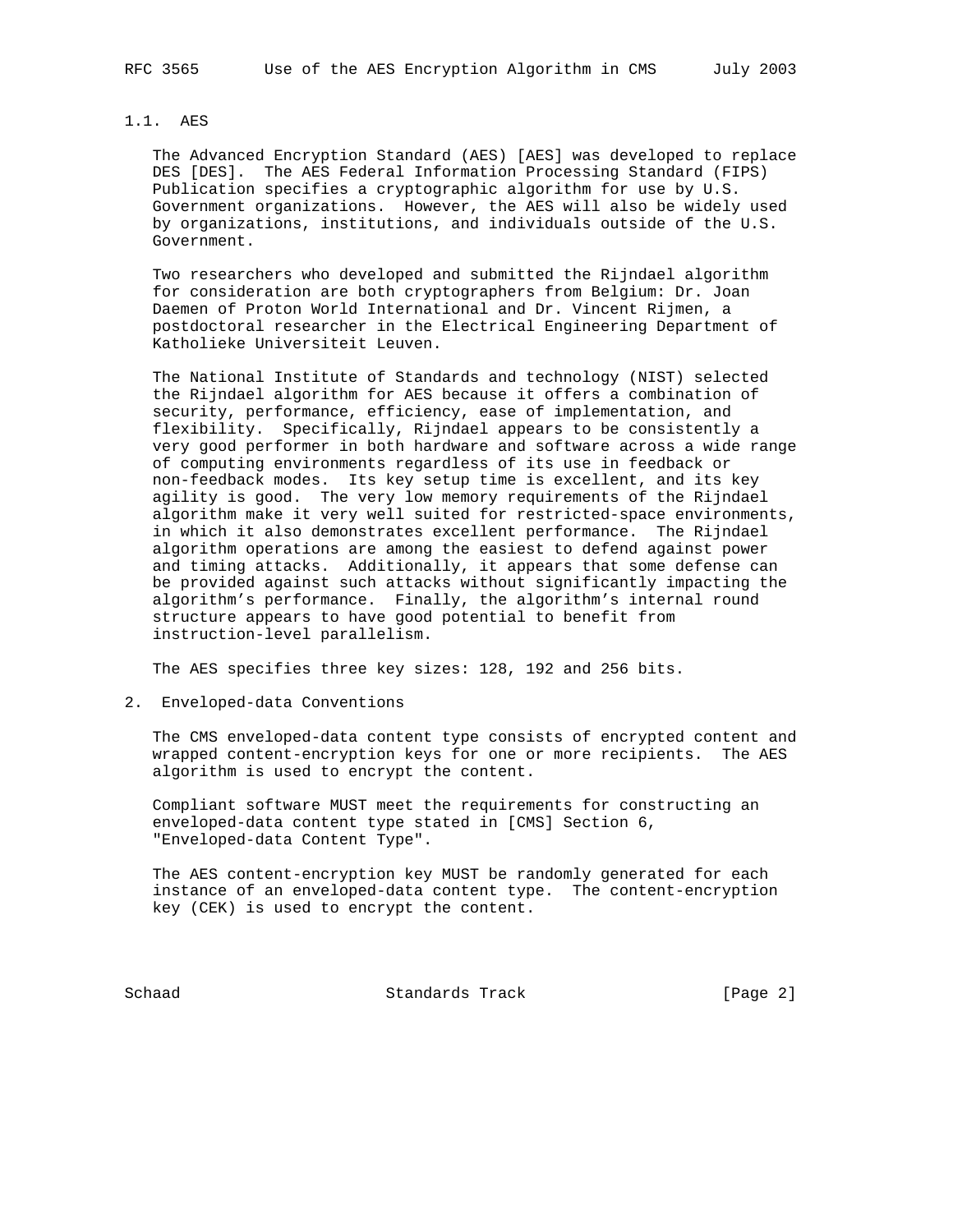AES can be used with the enveloped-data content type using any of the following key management techniques defined in [CMS] Section 6.

 1) Key Transport: The AES CEK is uniquely wrapped for each recipient using the recipient's public RSA key and other values. Section 2.2 provides additional details.

 2) Key Agreement: The AES CEK is uniquely wrapped for each recipient using a pairwise symmetric key-encryption key (KEK) generated using an originator's randomly generated private key (ES-DH [DH]) or previously generated private key (SS-DH [DH]), the recipient's public DH key, and other values. Section 2.3 provides additional details.

 3) Previously Distributed Symmetric KEK: The AES CEK is wrapped using a previously distributed symmetric KEK (such as a Mail List Key). The methods by which the symmetric KEK is generated and distributed are beyond the scope of this document. Section 2.4 provides additional details.

 4) Password Encryption: The AES CEK is wrapped using a KEK derived from a password or other shared secret. Section 2.5 provides additional details.

 Documents defining the use of the Other Recipient Info structure will need to define the proper use for the AES algorithm if desired.

#### 2.1. EnvelopedData Fields

 The enveloped-data content type is ASN.1 encoded using the EnvelopedData syntax. The fields of the EnvelopedData syntax MUST be populated as follows:

The EnvelopedData version is determined based on a number of factors.

See [CMS] section 6.1 for the algorithm to determine this value.

 The EnvelopedData recipientInfos CHOICE is dependent on the key management technique used. Section 2.2, 2.3, 2.4 and 2.5 provide additional information.

 The EnvelopedData encryptedContentInfo contentEncryptionAlgorithm field MUST specify a symmetric encryption algorithm. Implementations MUST support content encryption with AES, but implementations MAY support other algorithms as well.

The EnvelopedData unprotectedAttrs MAY be present.

Schaad **Standards Track** [Page 3]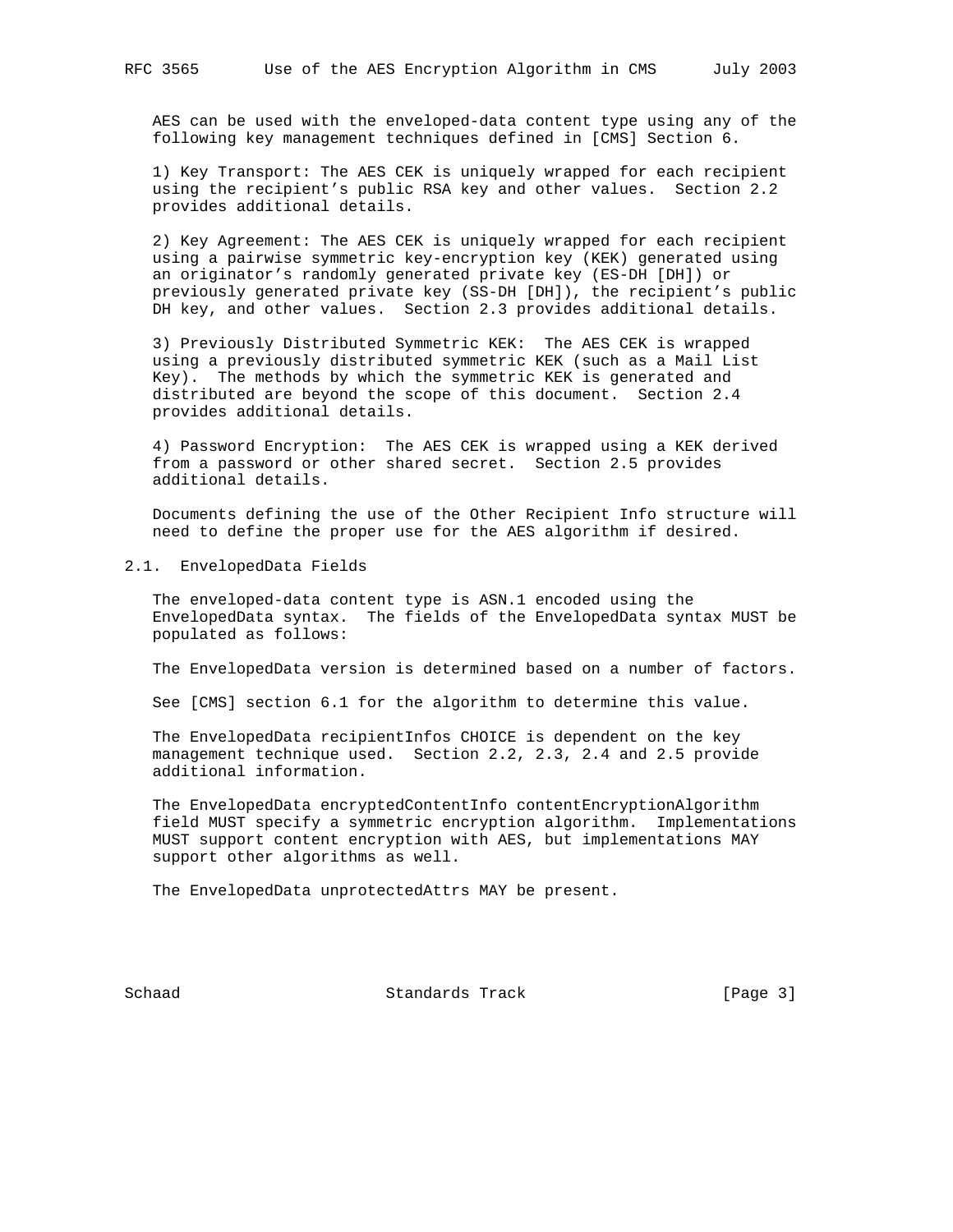# 2.2. KeyTransRecipientInfo Fields

 The enveloped-data content type is ASN.1 encoded using the EnvelopedData syntax. The fields of the EnvelopedData syntax MUST be populated as follows:

 The KeyTransRecipientInfo version MUST be either 0 or 2. If the RecipientIdentifier is the CHOICE issuerAndSerialNumber, then the version MUST be 0. If the RecipientIdentifier is subjectKeyIdentifier, then the version MUST be 2.

 The KeyTransRecipientInfo RecipientIdentifier provides two alternatives for specifying the recipient's certificate, and thereby the recipient's public key. The recipient's certificate MUST contain a RSA public key. The CEK is encrypted with the recipient's RSA public key. The issuerAndSerialNumber alternative identifies the recipient's certificate by the issuer's distinguished name and the certificate serial number; the subjectKeyIdentifier identifies the recipient's certificate by the X.509 subjectKeyIdentifier extension value.

 The KeyTransRecipientInfo keyEncryptionAlgorithm field specifies the key transport algorithm (i.e., RSAES-OAEP [RSA-OAEP]), and the associated parameters used to encrypt the CEK for the recipient.

 The KeyTransRecipientInfo encryptedKey is the result of encrypting the CEK with the recipient's RSA public key.

### 2.3. KeyAgreeRecipientInfo Fields

 This section describes the conventions for using ES-DH or SS-DH and AES with the CMS enveloped-data content type to support key agreement. When key agreement is used, then the RecipientInfo keyAgreeRecipientInfo CHOICE MUST be used.

The KeyAgreeRecipient version MUST be 3.

 The EnvelopedData originatorInfo field MUST be the originatorKey alternative. The originatorKey algorithm fields MUST contain the dh-public-number object identifier with absent parameters. The originatorKey publicKey MUST contain the originator's ephemeral public key.

The EnvelopedData ukm MAY be present.

 The EnvelopedData keyEncrytionAlgorithm MUST be the id-alg-ESDH algorithm identifier [CMSALG].

Schaad **Standards Track Standards** Track **Example 1** [Page 4]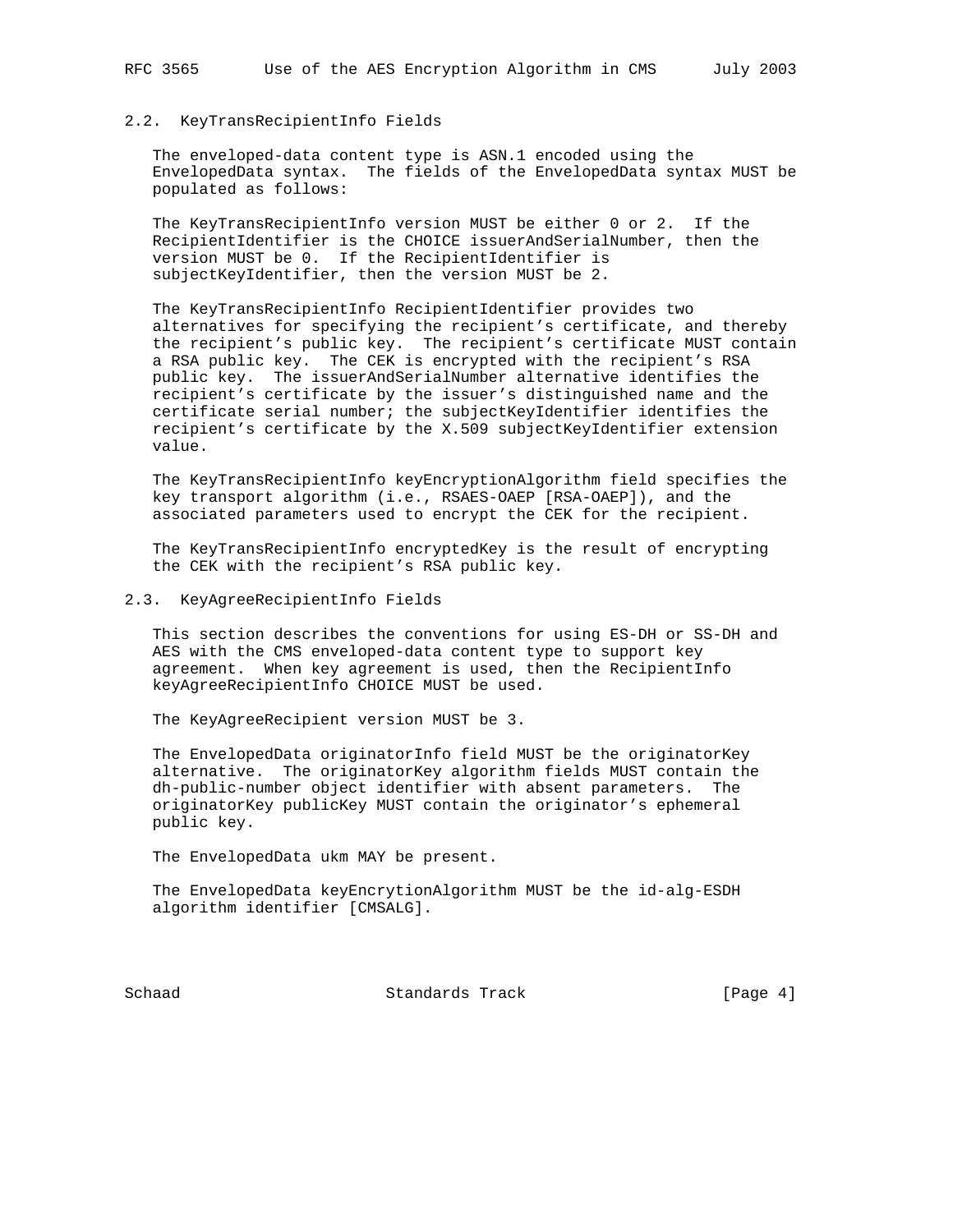RFC 3565 Use of the AES Encryption Algorithm in CMS July 2003 2.3.1. ES-DH/AES Key Derivation Generation of the AES KEK to be used with the AES-key wrap algorithm is done using the method described in [DH]. 2.3.1.1. Example 1 ZZ is the 20 bytes 00 01 02 03 04 05 06 07 08 09 0a 0b 0c 0d 0e 0f 10 11 12 13 The key wrap algorithm is AES-128 wrap, so we need 128 bits (16 bytes) of keying material. No partyAInfo is used. Consequently, the input to SHA-1 is: 00 01 02 03 04 05 06 07 08 09 0a 0b 0c 0d 0e 0f 10 11 12 13 ; ZZ 30 1b 30 11 06 09 60 86 48 01 65 03 04 01 05 ; AES-128 wrap OID 04 04 00 00 00 01 **; Counter**  a2 06 04 04<br>00 00 00 80 ; key length And the output is the 32 bytes: d6 d6 b0 94 c1 02 7a 7d e6 e3 11 72 94 a3 53 64 49 08 50 f9 Consequently, K= d6 d6 b0 94 c1 02 7a 7d e6 e3 11 72 94 a3 53 64

Schaad Standards Track [Page 5]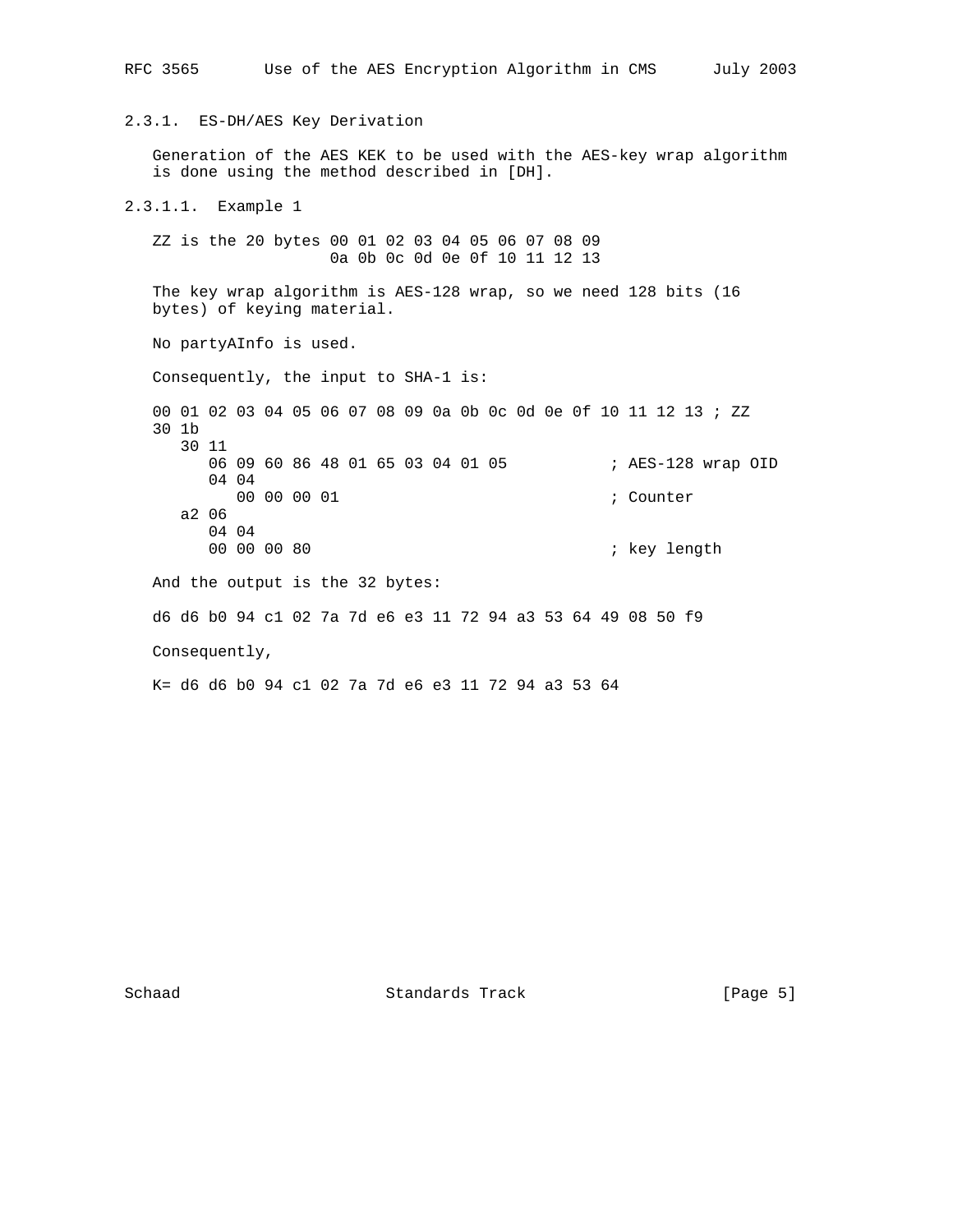RFC 3565 Use of the AES Encryption Algorithm in CMS July 2003 2.3.1.2. Example 2 ZZ is the 20 bytes 00 01 02 03 04 05 06 07 08 09 0a 0b 0c 0d 0e 0f 10 11 12 13 The key wrap algorithm is AES-256 key wrap, so we need 256 bits (32 bytes) of keying material. The partyAInfo used is the 64 bytes 01 23 45 67 89 ab cd ef fe dc ba 98 76 54 32 01 01 23 45 67 89 ab cd ef fe dc ba 98 76 54 32 01 01 23 45 67 89 ab cd ef fe dc ba 98 76 54 32 01 01 23 45 67 89 ab cd ef fe dc ba 98 76 54 32 01 Consequently, the input to first invocation of SHA-1 is: 00 01 02 03 04 05 06 07 08 09 0a 0b 0c 0d 0e 0f 10 11 12 13 ; ZZ 30 5f 30 11 06 09 60 86 48 01 65 03 04 01 2d ; AES-256 wrap OID 04 04 00 00 00 01 *i* Counter a0 42 04 40 01 23 45 67 89 ab cd ef fe dc ba 98 76 54 32 01 ; partyAInfo 01 23 45 67 89 ab cd ef fe dc ba 98 76 54 32 01 01 23 45 67 89 ab cd ef fe dc ba 98 76 54 32 01 01 23 45 67 89 ab cd ef fe dc ba 98 76 54 32 01 a2 06 04 04<br>00 00 01 00 ; key length And the output is the 20 bytes: 88 90 58 5C 4E 28 1A 5C 11 67 CA A5 30 BE D5 9B 32 30 D8 93

Schaad **Standards Track** [Page 6]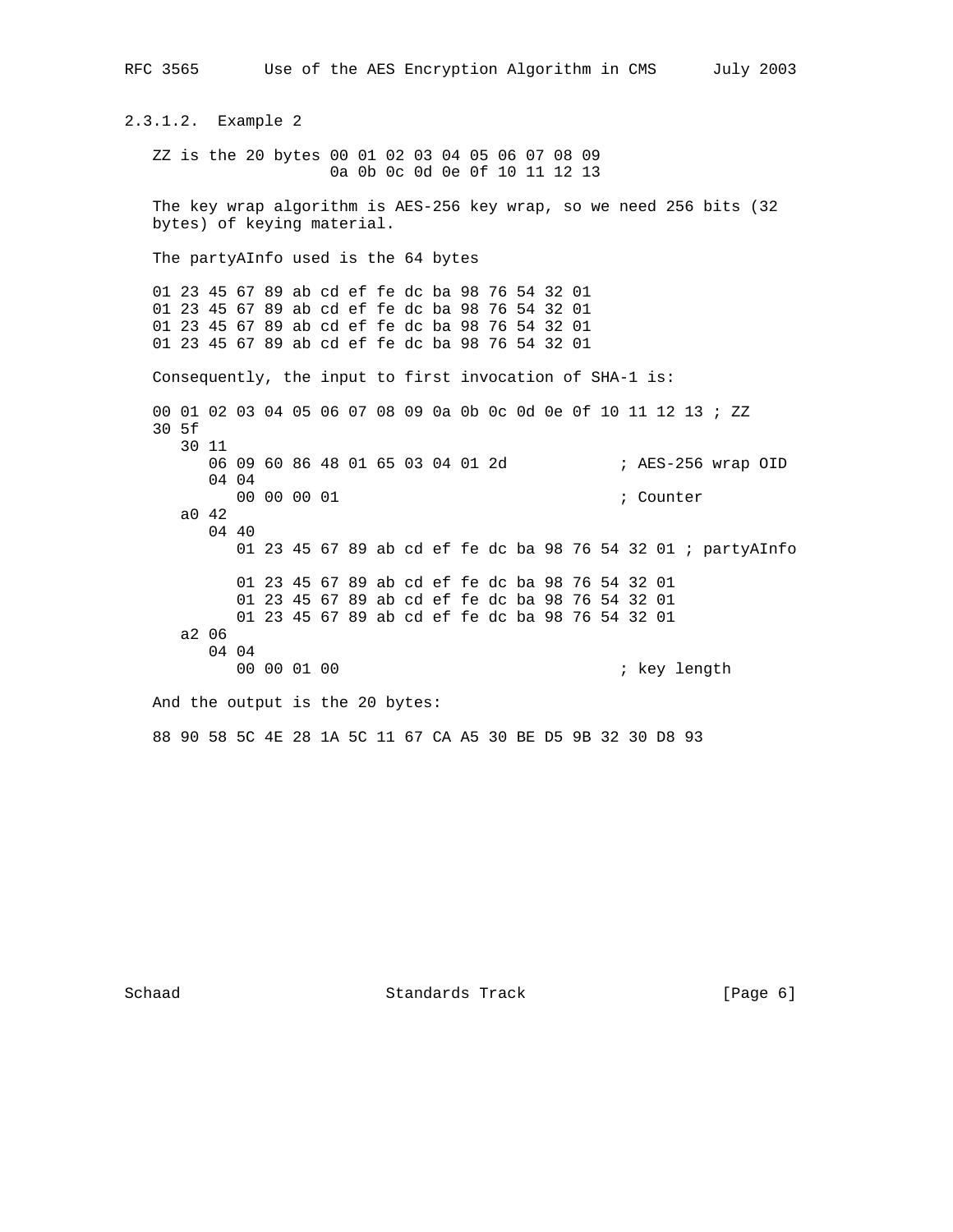The input to second invocation of SHA-1 is: 00 01 02 03 04 05 06 07 08 09 0a 0b 0c 0d 0e 0f 10 11 12 13 ; ZZ 30 5f 30 11 06 09 60 86 48 01 65 03 04 01 2d ; AES-256 wrap OID 04 04 00 00 00 02 **; Counter**  a0 42 04 40 01 23 45 67 89 ab cd ef fe dc ba 98 76 54 32 01 ; partyAInfo 01 23 45 67 89 ab cd ef fe dc ba 98 76 54 32 01 01 23 45 67 89 ab cd ef fe dc ba 98 76 54 32 01 01 23 45 67 89 ab cd ef fe dc ba 98 76 54 32 01 a2 06 04 04<br>00 00 01 00 ; key length And the output is the 20 bytes:

CB A8 F9 22 BD 1B 56 A0 71 C9 6F 90 36 C6 04 2C AA 20 94 37

Consequently,

 K = 88 90 58 5C 4E 28 1A 5C 11 67 CA A5 30 BE D5 9B 32 30 D8 93 CB A8 F9 22 BD 1B 56 A0

2.3.2. AES CEK Wrap Process

 The AES key wrap algorithm encrypts one AES key in another AES key. The algorithm produces an output 64-bits longer than the input AES CEK, the additional bits are a checksum. The algorithm uses 6\*n AES encryption/decryption operations where n is number of 64-bit blocks in the AES CEK. Full details of the AES key wrap algorithm are available at [AES-WRAP].

 NIST has assigned the following OIDs to define the AES key wrap algorithm.

 $id-aes128-wrap$  OBJECT IDENTIFIER  $::=$  { aes 5 }  $id-aes192-wrap$  OBJECT IDENTIFIER  $::=$  { aes 25 } id-aes256-wrap OBJECT IDENTIFIER  $::=$  { aes 45 }

 In all cases the parameters field MUST be absent. The OID gives the KEK key size, but does not make any statements as to the size of the wrapped AES CEK. Implementations MAY use different KEK and CEK

Schaad Standards Track [Page 7]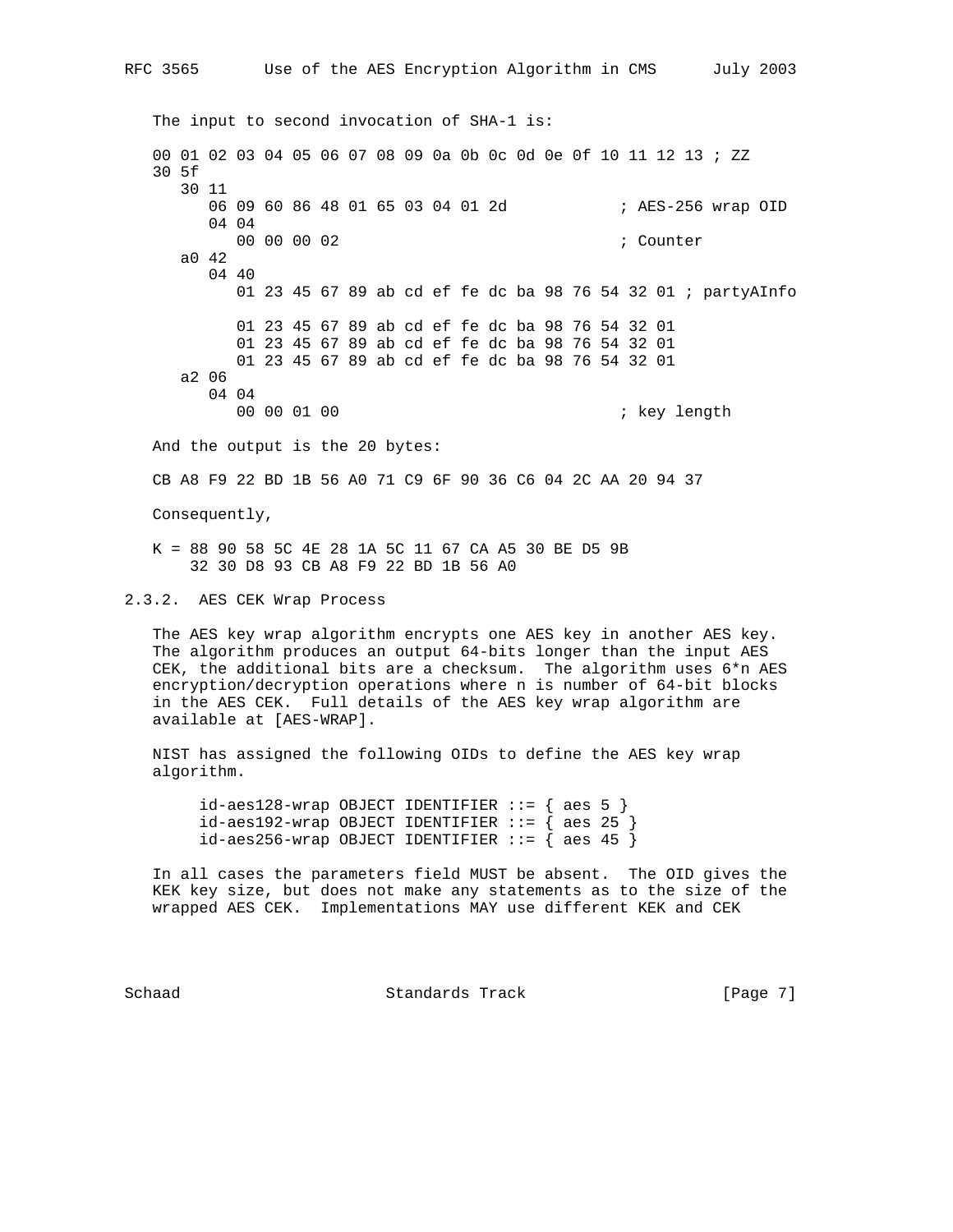sizes. Implements MUST support the CEK and the KEK having the same length. If different lengths are supported, the KEK MUST be of equal or greater length than the CEK.

2.4. KEKRecipientInfo Fields

 This section describes the conventions for using AES with the CMS enveloped-data content type to support previously distributed symmetric KEKs. When a previously distributed symmetric KEK is used to wrap the AES CEK, then the RecipientInfo KEKRecipientInfo CHOICE MUST be used. The methods used to generate and distribute the symmetric KEK are beyond the scope of this document. One possible method of distributing keys is documented in [SYMKEYDIST].

 The KEKRecipientInfo fields MUST be populated as specified in [CMS] Section 6.2.3, KEKRecipientInfo Type.

 The KEKRecipientInfo keyEncryptionAlgorithm algorithm field MUST be one of the OIDs defined in section 2.3.2 indicating that the AES wrap function is used to wrap the AES CEK. The KEKRecipientInfo keyEncryptionAlgorithm parameters field MUST be absent.

 The KEKRecipientInfo encryptedKey field MUST include the AES CEK wrapped using the previously distributed symmetric KEK as input to the AES wrap function.

#### 2.5. PasswordRecipientInfo Fields

 This section describes the conventions for using AES with the CMS enveloped-data content type to support password-based key management.

 When a password derived KEK is used to wrap the AES CEK, then the RecipientInfo PasswordRecipientInfo CHOICE MUST be used.

 The keyEncryptionAlgorithm algorithm field MUST be one of the OIDs defined in section 2.3.2 indicating the AES wrap function is used to wrap the AES CEK. The keyEncryptionAlgorithm parameters field MUST be absent.

 The encryptedKey field MUST be the result of the AES key wrap algorithm applied to the AES CEK value.

3. Encrypted-data Conventions

 The CMS encrypted-data content type consists of encrypted content with implicit key management. The AES algorithm is used to encrypt the content.

Schaad Standards Track [Page 8]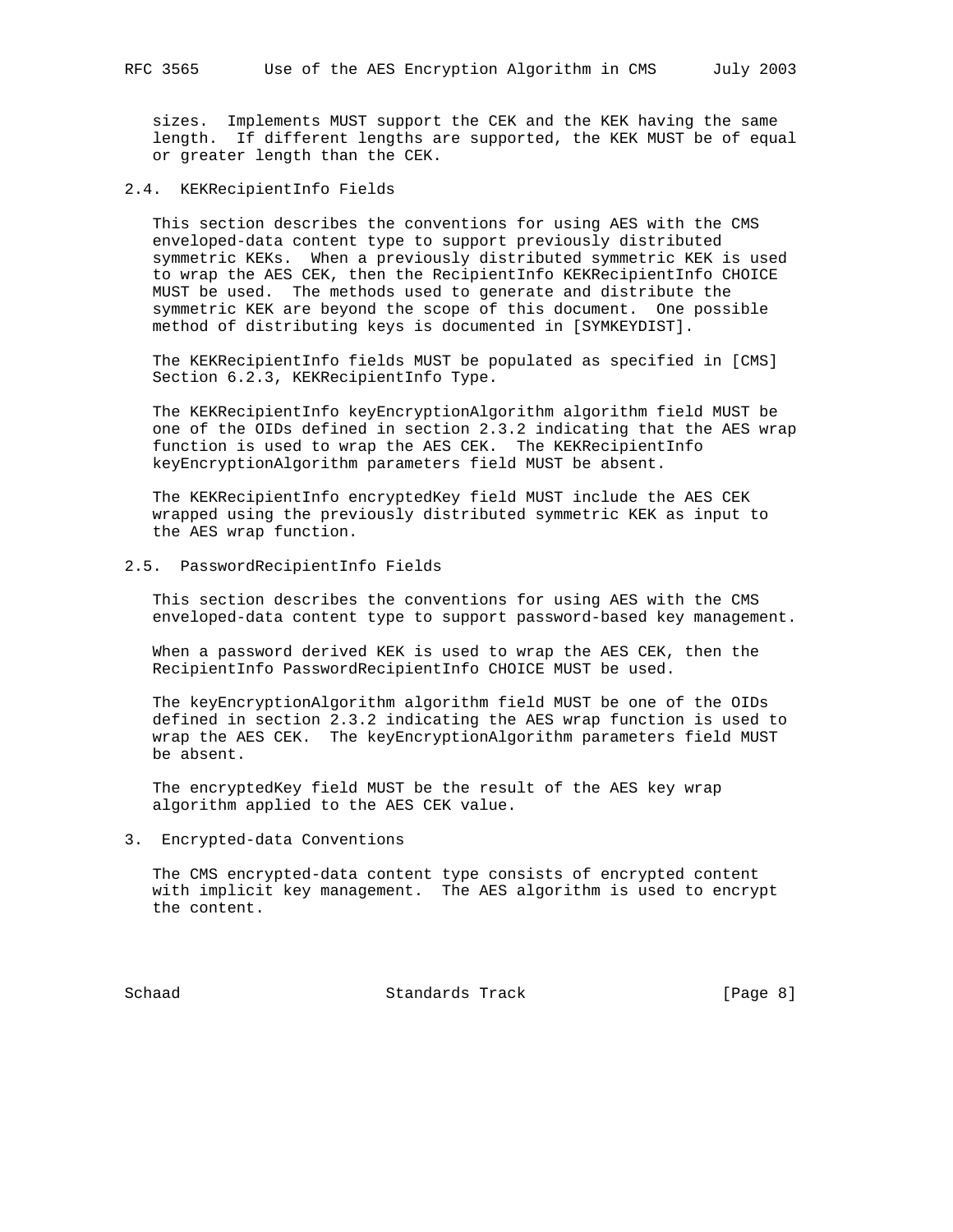Compliant software MUST meet the requirements for constructing an enveloped-data content type stated in [CMS] Section 8, "Encrypted-data Content Type".

 The encrypted-data content type is ASN.1 encoded using the EncryptededData syntax. The fields of the EncryptedData syntax MUST be populated as follows:

The EncryptedData version is determined based on a number of factors.

See [CMS] section 9.1 for the algorithm to determine this value.

 The EncryptedData encryptedContentInfo contentEncryptionAlgorithm field MUST specify a symmetric encryption algorithm. Implementations MUST support encryption using AES, but implementations MAY support other algorithms as well.

The EncryptedData unprotectedAttrs MAY be present.

4. Algorithm Identifiers and Parameters

 This section specified algorithm identifiers for the AES encryption algorithm.

4.1. AES Algorithm Identifiers and Parameters

 The AES algorithm is defined in [AES]. RSAES-OAEP [RSA-OAEP] MAY be used to transport AES keys.

 AES is added to the set of symmetric content encryption algorithms defined in [CMSALG]. The AES content-encryption algorithm, in Cipher Block Chaining (CBC) mode, for the three different key sizes are identified by the following object identifiers:

 $id-aes128-CBC OBJECT IDENTIFYER ::= { aes 2 }$ id-aes192-CBC OBJECT IDENTIFIER  $::=$  { aes 22 } id-aes256-CBC OBJECT IDENTIFIER  $::=$  { aes 42 }

 The AlgorithmIdentifier parameters field MUST be present, and the parameters field MUST contain a AES-IV:

 $AES-IV ::= OCTET STRING (SIZE(16))$ 

 Content encryption algorithm identifiers are located in the EnvelopedData EncryptedContentInfo contentEncryptionAlgorithm and the EncryptedData EncryptedContentInfo contentEncryptionAlgorithm fields.

Schaad Standards Track [Page 9]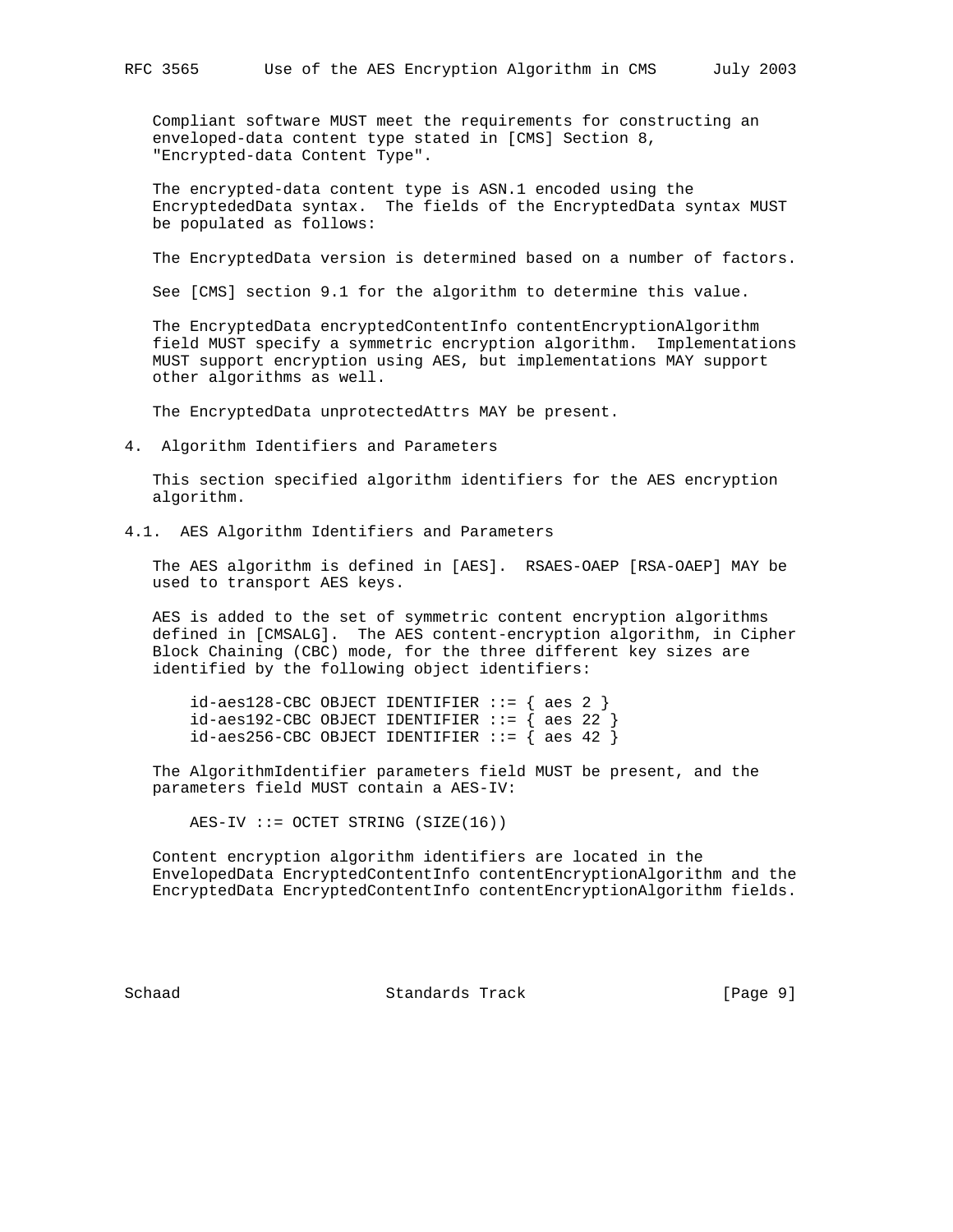Content encryption algorithms are used to encrypt the content located in the EnvelopedData EncryptedContentInfo encryptedContent and the EncryptedData EncryptedContentInfo encryptedContent fields.

5. SMIMECapabilities Attribute Conventions

 An S/MIME client SHOULD announce the set of cryptographic functions it supports by using the S/MIME capabilities attribute. This attribute provides a partial list of object identifiers of cryptographic functions and MUST be signed by the client. The algorithm OIDs SHOULD be logically separated in functional categories and MUST be ordered with respect to their preference.

 RFC 2633 [MSG], Section 2.5.2 defines the SMIMECapabilities signed attribute (defined as a SEQUENCE of SMIMECapability SEQUENCEs) to be used to specify a partial list of algorithms that the software announcing the SMIMECapabilities can support.

# 5.1. AES S/MIME Capability Attributes

 If an S/MIME client is required to support symmetric encryption with AES, the capabilities attribute MUST contain the AES object identifier specified above in the category of symmetric algorithms. The parameter with this encoding MUST be absent.

The encodings for the mandatory key sizes are:

| Key Size | Capability |  |  |  |  |  |  |  |  |  |  |                                        |  |
|----------|------------|--|--|--|--|--|--|--|--|--|--|----------------------------------------|--|
| 128      |            |  |  |  |  |  |  |  |  |  |  | 30 0B 06 09 60 86 48 01 65 03 04 01 02 |  |
| 196      |            |  |  |  |  |  |  |  |  |  |  | 30 OB 06 09 60 86 48 01 65 03 04 01 16 |  |
| 256      |            |  |  |  |  |  |  |  |  |  |  | 30 OB 06 09 60 86 48 01 65 03 04 01 2A |  |

 When a sending agent creates an encrypted message, it has to decide which type of encryption algorithm to use. In general the decision process involves information obtained from the capabilities lists included in messages received from the recipient, as well as other information such as private agreements, user preferences, legal restrictions, and so on. If users require AES for symmetric encryption, the S/MIME clients on both the sending and receiving side MUST support it, and it MUST be set in the user preferences.

Schaad Standards Track [Page 10]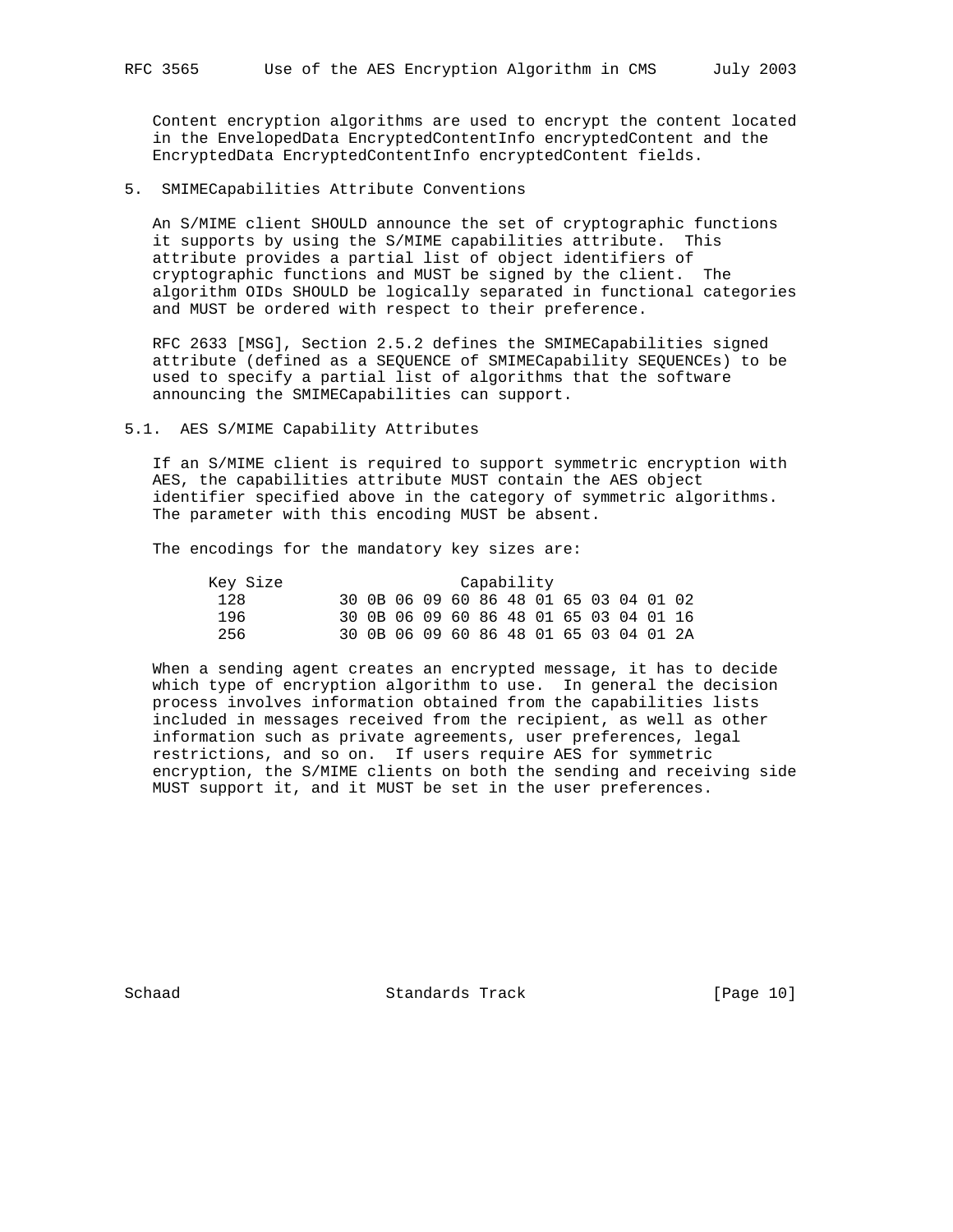# 6. Security Considerations

 If RSA-OAEP [PKCS#1v2.0] and RSA PKCS #1 v1.5 [PKCS#1v1.5] are both used to transport the same CEK, then an attacker can still use the Bleichenbacher attack against the RSA PKCS #1 v1.5 encrypted key. It is generally unadvisable to mix both RSA-OAEP and RSA PKCS#1 v1.5 in the same set of recipients.

 Implementations must protect the RSA private key and the CEK. Compromise of the RSA private key may result in the disclosure of all messages protected with that key. Compromise of the CEK may result in disclosure of the associated encrypted content.

 The generation of AES CEKs relies on random numbers. The use of inadequate pseudo-random number generators (PRNGs) to generate these values can result in little or no security. An attacker may find it much easier to reproduce the PRNG environment that produced the keys, searching the resulting small set of possibilities, rather than brute force searching the whole key space. The generation of quality random numbers is difficult. RFC 1750 [RANDOM] offers important guidance in this area.

 When wrapping a CEK with a KEK, the KEK MUST always be at least the same length as the CEK. An attacker will generally work at the weakest point in an encryption system. This would be the smaller of the two key sizes for a brute force attack.

Normative References

| [AES]      | National Institute of Standards. FIPS Pub 197:<br>Advanced Encryption Standard (AES). 26 November 2001.             |
|------------|---------------------------------------------------------------------------------------------------------------------|
| [CMS]      | Housley, R., "Cryptographic Message Syntax (CMS)", RFC<br>3369, August 2002.                                        |
| [AES-WRAP] | Schaad, J. and R. Housley, "Advanced Encryption<br>Standard (AES) Key Wrap Algorithm", RFC 3394, September<br>2002. |
| [CMSALG]   | Housley, R., "Cryptographic Message Syntax (CMS)<br>Algorithms, RFC 3370, August 2002.                              |
| [DES]      | National Institute of Standards and Technology. FIPS<br>Pub 46: Data Encryption Standard. 15 January 1977.          |
| [DH]       | Rescorla, E., "Diffie-Hellman Key Agreement Method",<br>RFC 2631, June 1999.                                        |

Schaad Standards Track [Page 11]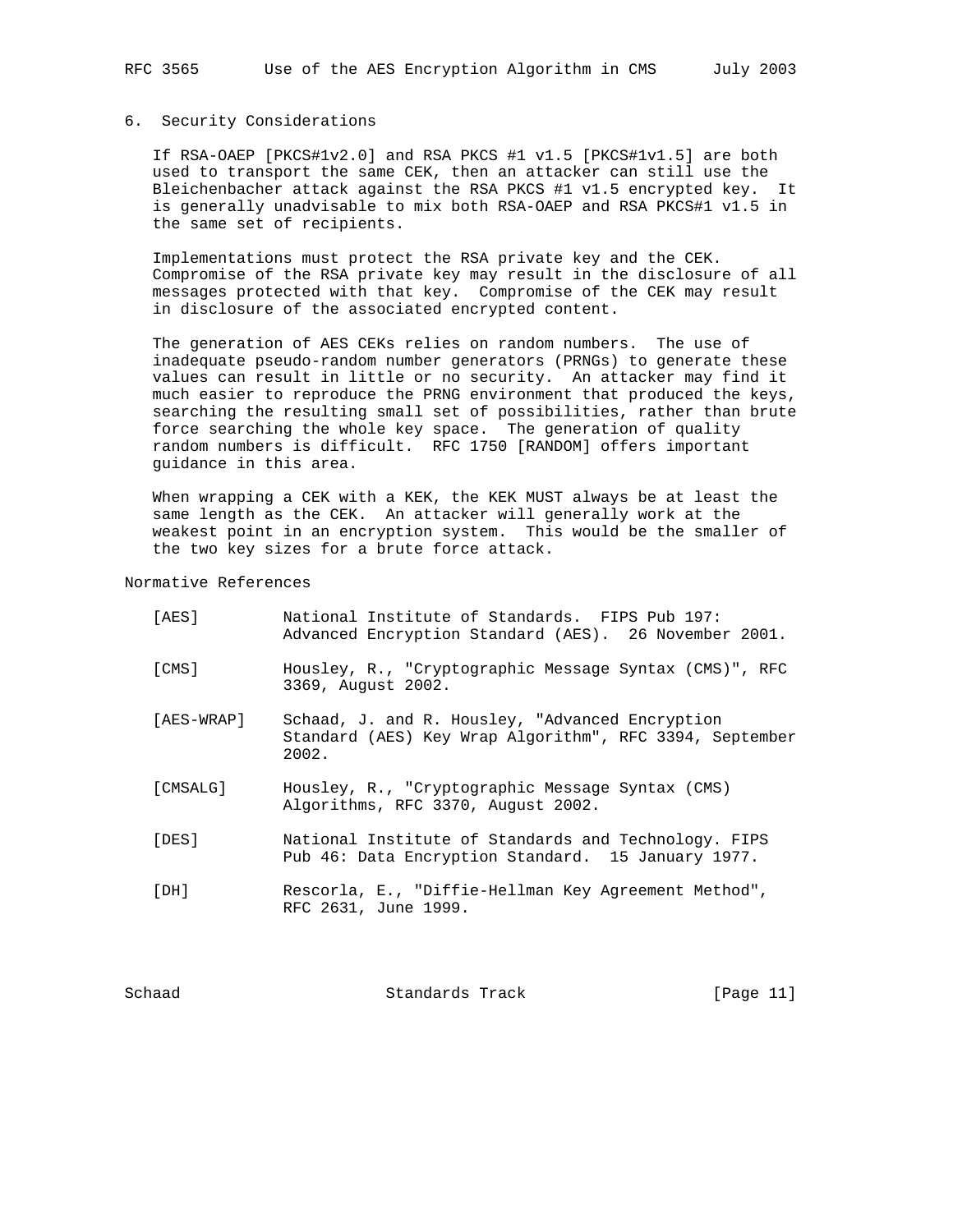| RFC 3565 |  |  |  |  |  | Use of the AES Encryption Algorithm in CMS |  |  |  | July 2003 |
|----------|--|--|--|--|--|--------------------------------------------|--|--|--|-----------|
|----------|--|--|--|--|--|--------------------------------------------|--|--|--|-----------|

- [MUSTSHOULD] Bradner, S., "Key Words for Use in RFCs to Indicate Requirement Levels", BCP 14, RFC 2119, March 1997.
- [RSA-OAEP] Housley, R. "Use of the RSAES-OAEP Key Transport Algorithm in the Cryptographic Message Syntax (CMS)", RFC 3560, July 2003.
- [X.208-88] CCITT. Recommendation X.208: Specification of Abstract Syntax Notation One (ASN.1). 1988.
- [X.209-88] CCITT. Recommendation X.209: Specification of Basic Encoding Rules for Abstract Syntax Notation One (ASN.1). 1988.
- [X.509-88] CCITT. Recommendation X.509: The Directory Authentication Framework. 1988.

Informational References

| [MSG]    | Ramsdell, B., Editor, "S/MIME Version 3 Message<br>Specification", RFC 2633, June 1999.                           |
|----------|-------------------------------------------------------------------------------------------------------------------|
|          | [PKCS#1v1.5] Kaliski, B., "PKCS #1: RSA Encryption, Version 1.5",<br>RFC 2313, March 1998.                        |
|          | [PKCS#1v2.0] Kaliski, B., "PKCS #1: RSA Encryption, Version 2.0",<br>RFC 2437, October 1998.                      |
| [RANDOM] | Eastlake, D., Crocker, S. and J. Schiller, "Randomness<br>Recommendations for Security", RFC 1750, December 1994. |
|          | [SYMKEYDIST] Turner, S., "CMS Symmetric Key Management and                                                        |

Acknowledgements

 This document is the result of contributions from many professionals. We appreciate the hard work of all members of the IETF S/MIME Working Group.

Distribution", Work in Progress, January 2003.

Schaad Standards Track [Page 12]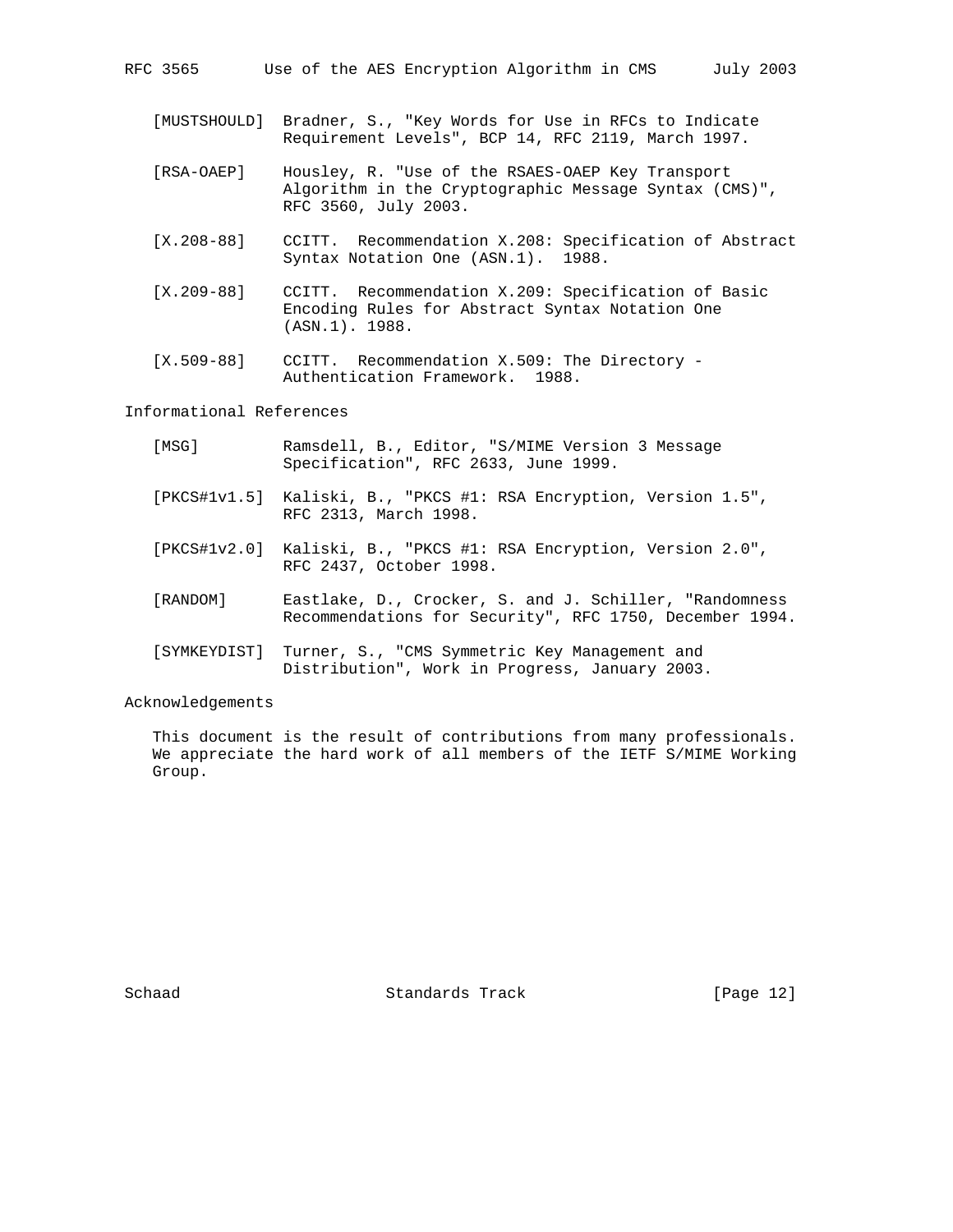```
RFC 3565 Use of the AES Encryption Algorithm in CMS July 2003
Appendix A ASN.1 Module
CMSAesRsaesOaep {iso(1) member-body(2) us(840) rsadsi(113549)
     pkcs(1) pkcs-9(9) simime(16) modules(0) id-mod-cms-aes(19)DEFINITIONS IMPLICIT TAGS ::=
BEGIN
-- EXPORTS ALL --
IMPORTS
    -- PKIX
      AlgorithmIdentifier
           FROM PKIXExplicit88 {iso(1) identified-organization(3) dod(6)
               internet(1) security(5) mechanisms(5) pkix(7) id-mod(0)
               id-pkix1-explicit(18)};
-- AES information object identifiers --
aes OBJECT IDENTIFIER ::= \{ joint-iso-itu-t(2) country(16) us(840)
               organization(1) gov(101) csort(3) nistAlgorithms(4) 1 }
-- AES using CBC-chaining mode for key sizes of 128, 192, 256
id-aes128-CBC OBJECT IDENTIFIER ::= { aes 2 }id-aes192-CBC OBJECT IDENTIFIER ::= { aes 22 }
id-aes256-CBC OBJECT IDENTIFIER ::= { aes 42 }
-- AES-IV is a the parameter for all the above object identifiers.
AES-IV ::= OCTET STRING (SIZE(16))
-- AES Key Wrap Algorithm Identifiers - Parameter is absent
id-aes128-wrap OBJECT IDENTIFIER ::= { aes 5 }
id-aes192-wrap OBJECT IDENTIFIER ::= { aes 25 }
id-aes256-wrap OBJECT IDENTIFIER ::= { aes 45 }
END
Author's Address
    Jim Schaad
    Soaring Hawk Consulting
   EMail: jimsch@exmsft.com
```
Schaad Standards Track [Page 13]